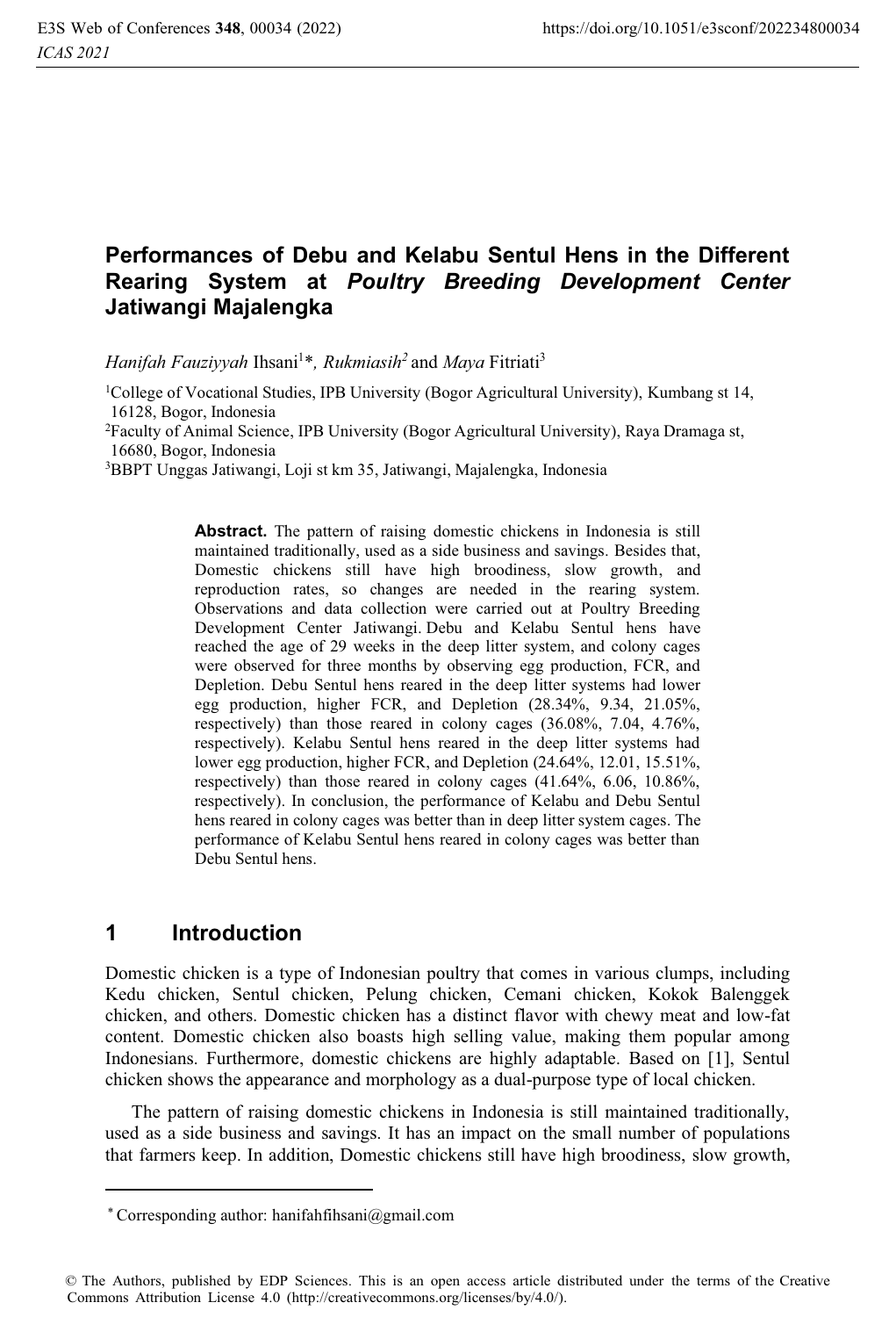and reproduction rates. According to [2], almost all of Indonesia's native chicken breeds have low production and reproduction rates. They have a moderate growth rate and a low feed efficiency. So changes are needed in the rearing system.

Poultry Breeding Development Center Jatiwangi is one of the centers dedicated to preserving and developing West Java's native genetics, especially the Sentul chicken. Maintenance management, housing, feeding and drinking, reproductive management, health management, waste management, and production performance must be considered when producing Sentul chicks to create high-quality Sentul chickens [3].

This study aims to examine the performance of Sentul Debu and Kelabu chickens rearing in different cages.

## **2 Methods**

#### **2.1 Location**

Observations and data collection were carried out at Poultry Breeding Development Center Jatiwangi. It is located in Majalengka Regency, West Java Province.

The Poultry Breeding Development Center Jatiwangi has a land area of 16.5 Ha owned by the West Java Provincial Government and has a right to use certificate no. 324 of 1989. The land is used for office purposes  $(17,802 \text{ m}^2)$ , Sentul chicken raising  $(24,750 \text{ m}^2)$ , and duck raising  $(25,974 \text{ m}^2)$ . Rice fields or fields and cliffs are examples of unused land. Poultry Breeding Development Center Jatiwangi has a hall, a service room, an official residence, a barracks, a hatchery, a prayer room, and a warehouse.

#### **2.2 Data collection**

The information gathered was based on both primary and secondary sources. Primary data was obtained through direct observation, while secondary data was obtained through interviews and agency data. The data collected is related to the report, specifically housing data, feeding and drinking, lighting, livestock reproduction, egg collection, livestock selection, livestock transfer, livestock health, maintenance performance, livestock waste, and production distribution.

#### **2.3 Observed variable**

Debu and Kelabu Sentul hens were reared in the deep litter system and colony cages. Debu and Kelabu Sentul hens that have reached the age of 29 weeks were observed for three months of rearing by observing Hen Day Production, FCR, and Depletion. Hen Day Production was measured using egg production and chicken population. FCR was calculated based on feed consumption and egg production weight. Depletion was the percentage of the population of chickens that died or were culled. According to [4], the formula for calculating HDP, FCR, and Depletion is as follows:

$$
HDP = \frac{Total\ egg\ production}{Total\ population} \times 100\%
$$
\n(1)

2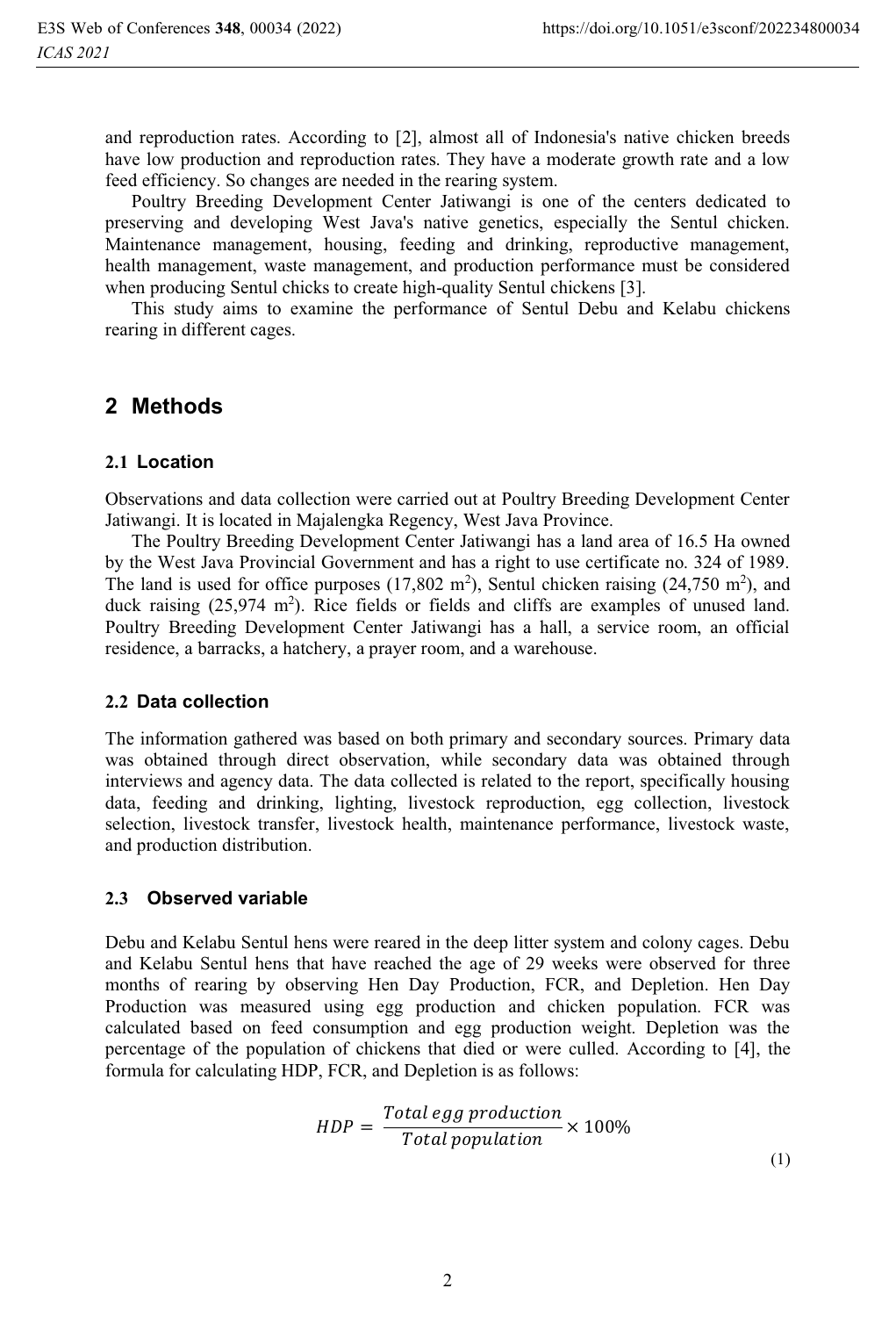$$
FCR = \frac{Feed \ consumption}{Total \ egg \ production \times average \ egg \ weight}
$$
\n
$$
Depletion = \frac{Total \ population \ were \ died \ and \ called}{Total \ population} \times 100\%
$$
\n(3)

## **3 Result and discussion**

### **3.1 Rearing Management**

Poultry Breeding Development Center Jatiwangi aspires to be a reliable center and facilitator in the management and provision of seeds and the transfer of advanced local chicken and duck management technology in Indonesia, leading to an independent, dynamic, and prosperous West Java community. One of the goals of the Poultry Breeding Development Center Jatiwangi is to preserve domestic chicken and duck lines as germplasm in West Java. Sentul chicken is one of the leading domestic chicken lines in West Java. Existing Sentul chickens include Debu Sentul chickens and Kelabu Sentul chickens, raised in stages similar to local/breed chickens in general, namely the starter, grower, and layer period.

### *3.1.1 Housing*

The housing system used at the Poultry Breeding Development Center Jatiwangi for rearing Debu and Kelabu Sentul Hens are open houses with a deep litter system, colony cages, and battery cages (fig. 1). The cage connects west and east. The shape of the roof used varies depending on the cage form. Colony cages have a monitor roof, whereas the deep litter systems and battery cages have a gable roof. The floor of the cage used in each cage is a litter system with husks at the cage's base.

The Poultry Breeding Development Center's cage density ranges from 3-6 birds/m<sup>2</sup>, referring to [5] as many as six birds/m<sup>2</sup> . The colony cage at the Poultry Breeding Development Center meets the minimum area requirement for chickens. Table 1 displays the cage's area and capacity. Based on Table 1 and the cage's reference density, the population of chickens kept for each available cage still needs to be increased.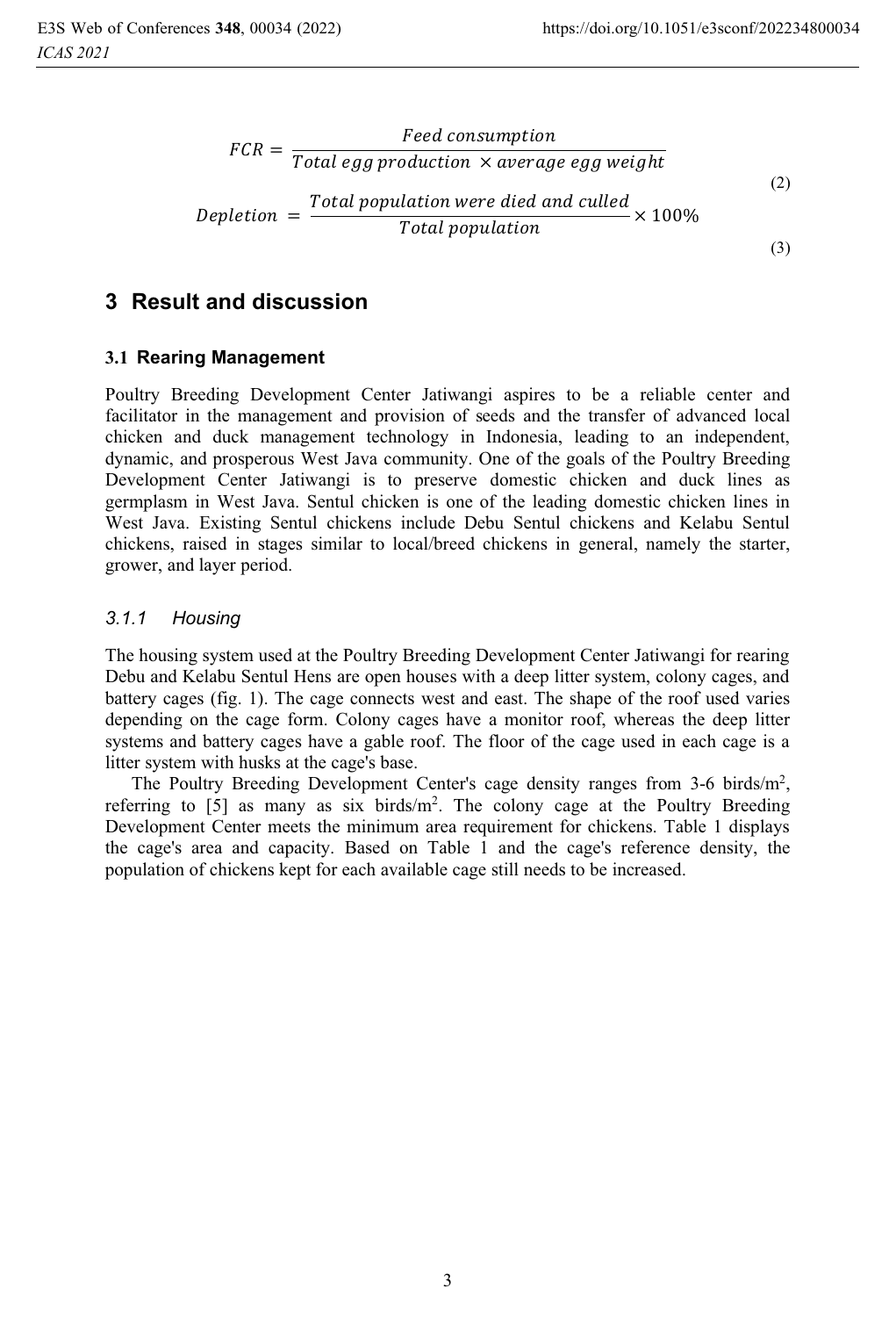| <b>Building</b> | Type               | Size<br>(m <sup>2</sup> ) | Total<br>cages<br>(pcs) | Cages<br>capacity<br>(birds) | Housing<br>capacity (birds) | Population<br>(birds) |
|-----------------|--------------------|---------------------------|-------------------------|------------------------------|-----------------------------|-----------------------|
| A <sub>1</sub>  | colony cages       | 50                        | 18                      | 6                            | 108                         | 106                   |
| A2              | deep litter system | 20                        |                         |                              | 120                         | 66                    |
| A <sub>3</sub>  | battery cages      | 40                        | 126                     | 1                            | 126                         | 81                    |
| B1              | deep litter system | 20                        |                         |                              | 120                         | 86                    |
| B <sub>2</sub>  | colony cages       | 329                       | 176                     | 6                            | 1056                        | 578                   |
| B <sub>3</sub>  | deep litter system | 20                        |                         |                              | 120                         | 71                    |
| C <sub>1</sub>  | colony cages       | 189                       | 96                      | 6                            | 576                         | 368                   |
| C <sub>2</sub>  | colony cages       | 406                       | 140                     | 6                            | 840                         | 104                   |
| C <sub>3</sub>  | deep litter system | 20                        |                         |                              | 120                         | 102                   |
| D1              | colony cages       | 189                       | 96                      | 6                            | 576                         | 358                   |
| D2              | colony cages       | 392                       | 212                     | 6                            | 1272                        | 232                   |
| D <sub>3</sub>  | deep litter system | 20                        |                         |                              | 120                         | 119                   |
| E1              | colony cages       | 189                       | 21                      | 6                            | 126                         | 60                    |
| E2              | deep litter system | 32                        |                         |                              | 192                         | 68                    |
| F1              | deep litter system | 20                        |                         |                              | 120                         | 63                    |
| F <sub>2</sub>  | deep litter system | 20                        |                         |                              | 120                         | 72                    |

**Table 1.** The area and capacity of the layer phase maintenance cage





#### *3.1.2 Feeding management*

Debu and Kelabu hens reared at the Poultry Breeding Development Center Jatiwangi are fed daily using a restricted feeding system. The feed was given on a limited basis and provided commercial seed chicken feed. Every day, 100 grams of feed were given to each head. A hanging feeder with 3-4 pieces per flock is used in the deep litter system cage. In battery cages and colony cages, PVC feed bins are used.

Water was provided on an ad libitum basis for the treatment of Debu and Kelabu hens at the Poultry Breeding Development Center Jatiwangi. The water supply is groundwater that was previously stored in a water tower. There are numerous drinking water locations. The deep litter system cage has a gallon capacity of 7 liters that is changed twice a day and an automatic drinking water container that is cleaned once a week. Nipple drinkers are used in battery cages and colony cages.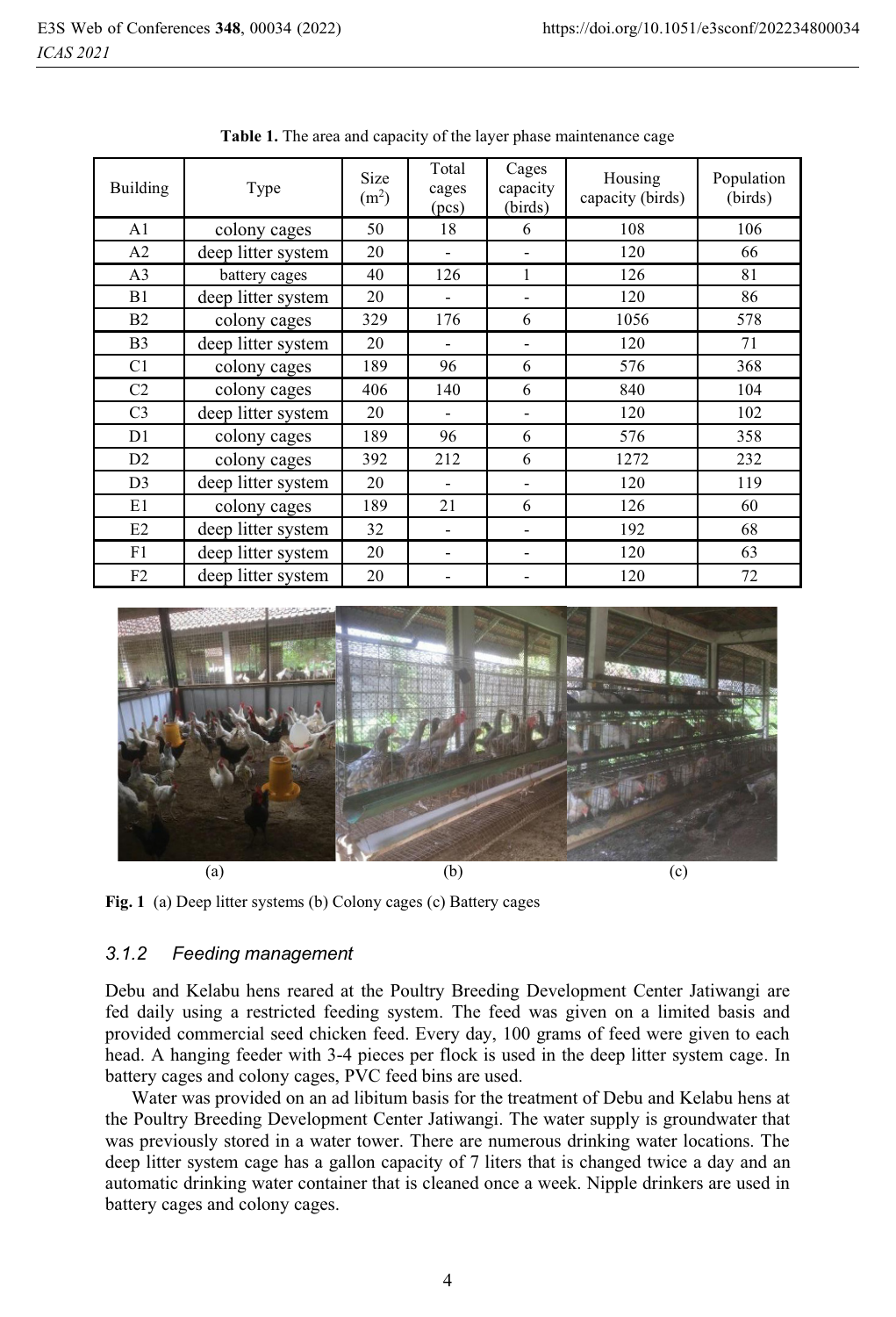The feed provided is obtained through an auction. There was a change in the feed given at the time of the research because the quality of the feed was being prepared for the next feed auction during the trial period. Efforts are made to prevent stress caused by feed changes, and adaptation is carried out by gradually mixing old feed with new feed. Table 2 compares the nutritional content of the old (feed A) and new (feed B) feeds.

|        | concent of humiliano hecaca and me humilional concent given to heng |               |               |           |               |  |  |  |  |  |
|--------|---------------------------------------------------------------------|---------------|---------------|-----------|---------------|--|--|--|--|--|
| Number | content of nutrients                                                | Unit          | Requirements  | Feed A    | Feed B        |  |  |  |  |  |
|        | Water level (max)                                                   | $\%$          | 14            | 13        | 13            |  |  |  |  |  |
|        | Crude protein (min)                                                 | $\frac{0}{0}$ | 16            | $15 - 17$ | 18            |  |  |  |  |  |
|        | Crude fat (min)                                                     | $\%$          |               |           |               |  |  |  |  |  |
|        | Crude fiber (max)                                                   | $\%$          |               | 6         |               |  |  |  |  |  |
|        | Total ash (max)                                                     | $\%$          | 14            | 13.5      | 14            |  |  |  |  |  |
|        | Calcium (Ca)                                                        | $\%$          | $2.75 - 4.25$ | 3.5       | $3.25 - 4.25$ |  |  |  |  |  |
|        | Phospor(P) total                                                    | $\%$          | $0.6 - 1$     | 0.7       | 0.6           |  |  |  |  |  |
|        | Aflatoxin (max)                                                     | $\mu$ g/kg    | 50            | 20        | 50            |  |  |  |  |  |
|        | Metabolism Energy (ME) (min)                                        | kcal/kg       | 2500          | 2700      | 2700          |  |  |  |  |  |
|        |                                                                     |               |               |           |               |  |  |  |  |  |

**Table 2.** The content of nutrients needed and the nutritional content given to hens

Source: BSN (2013)

The nutrition of the feed provided was following the standards established by [6].

### *3.1.3 Lighting*

The layer phase of Debu and Kelabu Sentul Chicken at Poultry Development Center Jatiwangi receives natural lighting for 12 hours per day. The chickens in the colony cages were exposed to additional light for 5-7 hours during the night. From 9 p.m., additional lighting is provided. This treatment is given to the chickens to be active at night. In the cage, there are about 6-10 lights. The lamp is an 18-watt fluorescent lamp and a 28-watt bulb with 50 lx intensity.

### *3.1.4 Management of reproduction*

Debu and Kelabu Sentul chickens in the layer phase at the Poultry Breeding Development Center Jatiwangi had a male to female ratio of 1:5 in deep litter systems and colony cages. Each cage type has a different mating system for Debu and Kelabu Sentul chickens in the layer phase at Poultry Breeding Development Center Jatiwangi. Chickens used natural mating in deep litter systems and colony cages. Chickens in battery cages are mated using artificial insemination. Artificial insemination was performed on Sentul chickens in one line and between lines. Artificial insemination of a single line is used to obtain replacement stock with pure blood from Debu Sentul or Kelabu Sentul chickens. Artificial insemination between strains is used to produce crossbred chickens from the selection of both Debu and Kelabu lines and to facilitate the evaluation of each seedling (seed value index). Artificial insemination occurs twice a week, on Tuesdays and Fridays. The semen used in Artificial Insemination is liquid semen collected and diluted before the procedure. The sperm was diluted in a 1:2 ratio with 0.9% NaCl.

### *3.1.5 Collection and handling of eggs*

Eggs from Debu and Kelabu hens are collected once a day at the Poultry Breeding Development Center Jatiwangi. The collected eggs are assigned a flock number and recorded on the daily egg recording and egg delivery sheet. Eggs are collected and placed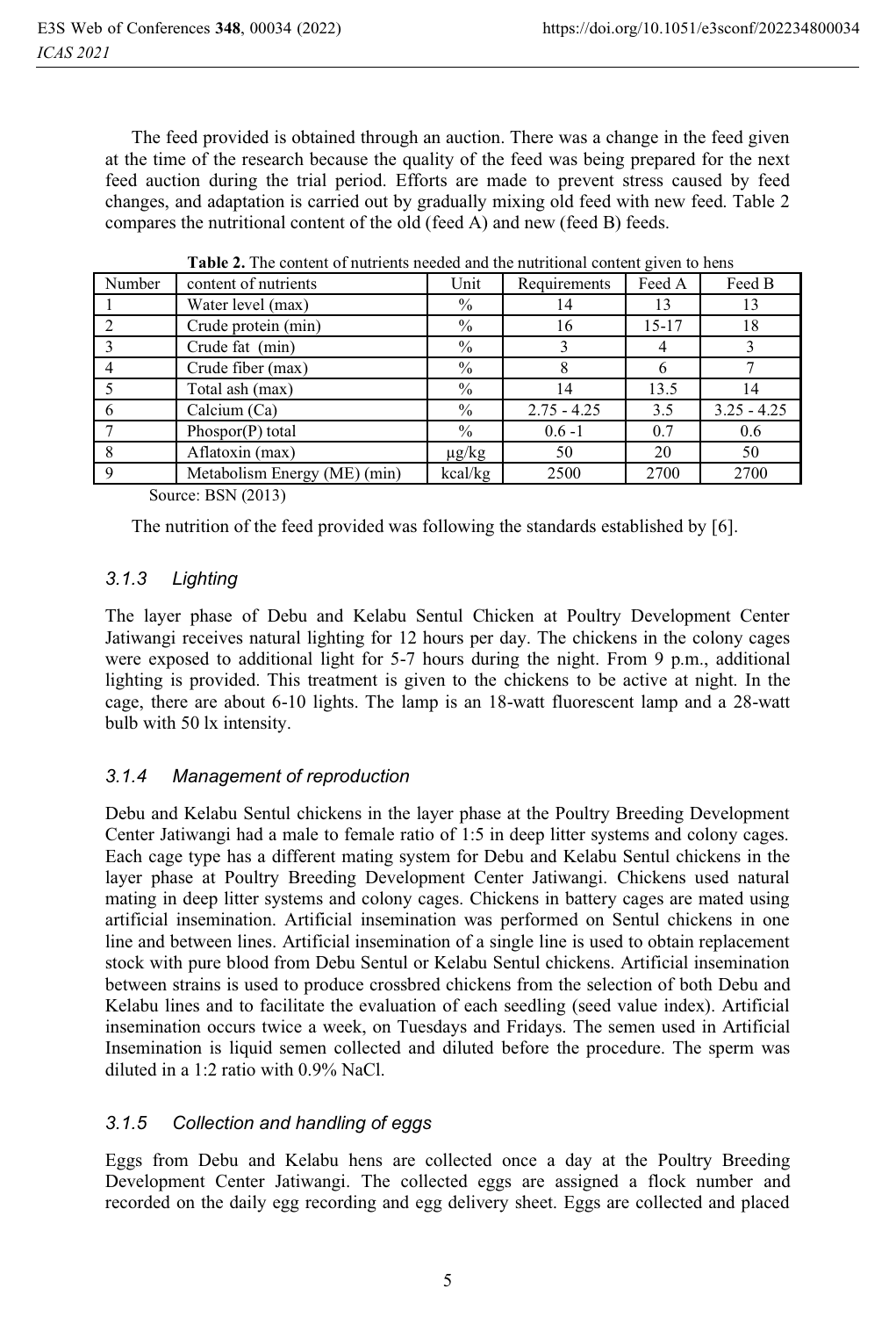in the hatching room before being selected. The egg is chosen based on its weight and physical condition. Consumption eggs are eggs that do not meet the requirements for hatching. The eggs must be between 45-55 grams in weight, not cracked, have a smooth surface, and be of normal shape to hatch (ovoid).

#### *3.1.6 Selection*

Chicken selection occurs at the start of maintenance, specifically when the chicken will transfer to the cage. The poultry entering the pen is chosen based on qualitative and quantitative criteria. Bodyweight and age are two quantitative properties that are taken into account. The bodyweight of a hen ranges between 1300 and 1600 grams, while a rooster ranges between 2000 and 2600 grams. The chickens chosen were between the ages of 19 and 24 weeks. Table 3 and Figure 1 show the following qualities were considered when selecting males: coat color, gender, eye color, health, and comb shape.

| Table 3. Qualitative properties of Debu and Kelabu Chickens |
|-------------------------------------------------------------|
|-------------------------------------------------------------|

| Criteria             | Debu Sentul Chicken  | Kelabu Sentul Chicken |  |  |
|----------------------|----------------------|-----------------------|--|--|
| Fur color            | white dominant       | grey dominant         |  |  |
| Shank color          | cream                | cream/grey            |  |  |
| Beak color           | cream                | grey                  |  |  |
| Eye color            | orange/bright yellow |                       |  |  |
| Comb shape (rooster) | single/pea comb      |                       |  |  |
|                      |                      |                       |  |  |



**Fig. 2** (a) Debu Sentul chicken (b) Kelabu Sentul chicken

### *3.1.7 Transfer*

Debu and Kelabu Sentul Chickens are reared with a continuous system. Transfer activities were carried out in rearing Debu and Kelabu chickens at the Poultry Breeding Development Center Jatiwangi to fill empty cages with replacement stock. Livestock transfer was carried out during the transfer of the rearing phase from the grower to the layer. Livestock transfer can also be performed during the transfer of rejected chickens. Livestock transfers are performed 2-4 times per week. When the Hen Day Production reaches 5%, the rearing cage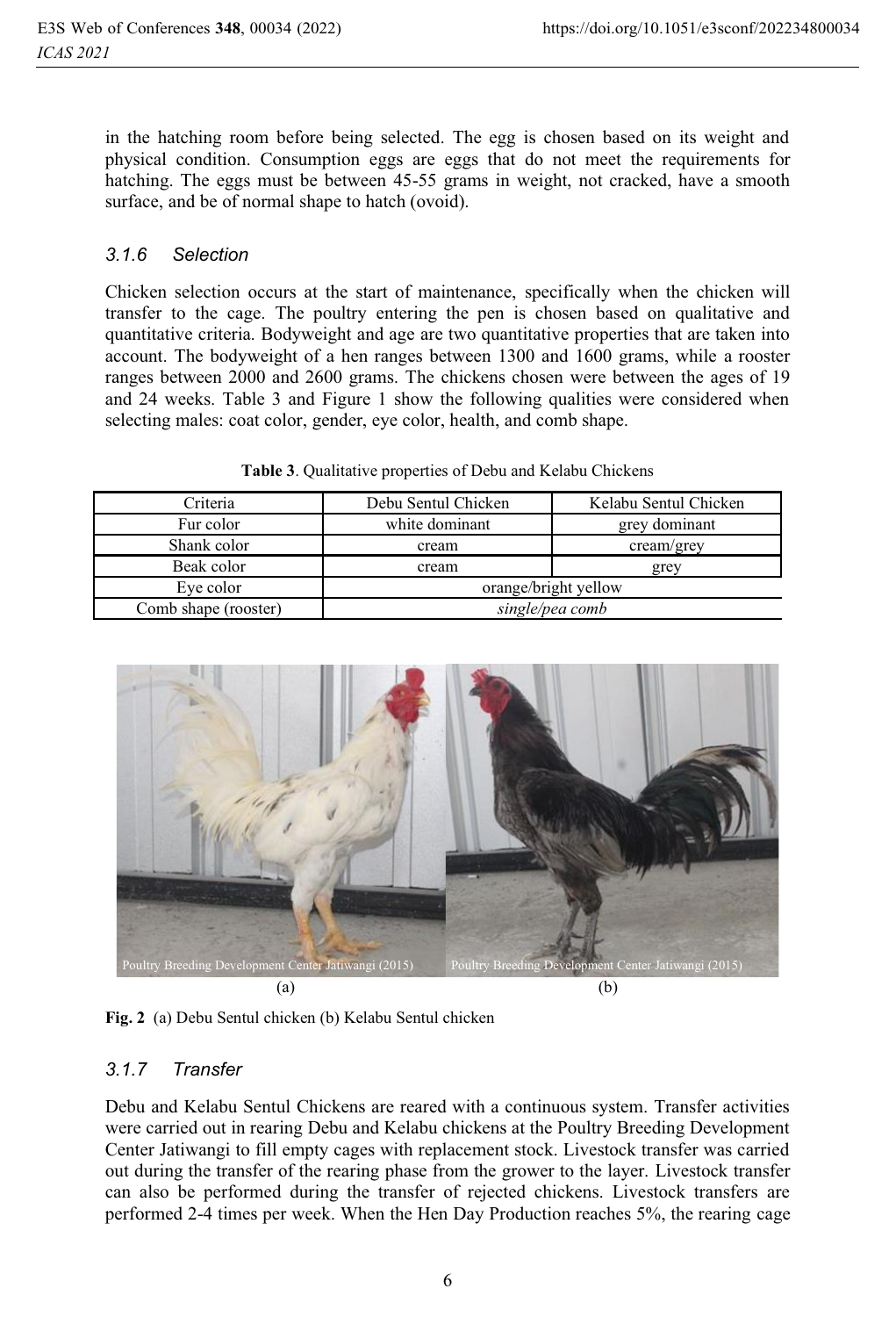is transferred from the grower period to the layer period. Chickens aged more than 2-2.5 years, with a productivity of 10%, disabled or sick chickens, and having unhealthy physical characteristics are the criteria for transfer chickens to be culled.

#### *3.1.8 Health management*

Health management implementation at the Poultry Breeding Development Center Jatiwangi follows the same schedule every four months. Routine activities are carried out to take blood samples, vaccination, and administering deworming drugs. Blood samples were collected twice every four months before and after vaccination to test AI and ND antibody titers. During the layer period, Debu and Kelabu Sentul received the ND-AI vaccine. Vaccination is administered every four months. The vaccine used is an inactive vaccine injected as much as 0.5 cc into the chest muscle. The blood sampling results performed a month before and after vaccination are used to determine vaccine effectiveness. Deworming is administered two weeks before and two weeks after vaccination. Deworming is administered through feed at 2 grams per kilogram of feed.

Biosecurity were applied such as disinfection, sanitation, personal hygiene, and traffic control*.* Disinfection is accomplished by providing a dipping pool at both the institution's and the cage's entrances. Sanitation is accomplished by changing the litter and washing the equipment. The replacement of husks is carried out when the husks in the cage are wet and emit an unpleasant odor. The litter is usually changed every 2-4 weeks. The equipment to be washed is a drinking place with a washing frequency of twice a day for a gallon drinking water container and an automatic drinking water container every day. Personal hygiene of workers is prior before entering the cage. In addition, workers in a cage must wear masks and boots. To prevent the disease from getting out and spreading from the cage, the workers clean themselves by taking a shower. Traffic control is accomplished by limiting entry permits and regulating the cage's entry flow. Another activity is cutting grass around the cage to ensure team members' safety and minimize pests and predators.

### *3.1.9 Performance*

Debu and Kelabu Sentul hens that have reached the age of 29 weeks were observed for three months of rearing by observing Hen Day Production, FCR, and Depletion. Hen Day Production was measured using egg production and chicken population. FCR was calculated based on feed consumption and egg production weight. Depletion was the percentage of the initial population of chickens that died or were rejected. Table 4 shows the performance of Debu and Kelabu Sentul Hens in the deep litter system.

| Type   | Ages<br>(Week) | Initial Total<br>Population<br>(birds) | Final Total<br>Population<br>(birds) | Total<br>production<br>(eggs) | <b>HDP</b><br>$(\%)$ | <b>FCR</b> | Depletion<br>$(\%)$ |
|--------|----------------|----------------------------------------|--------------------------------------|-------------------------------|----------------------|------------|---------------------|
| Debu   | 29-32          | 76                                     | 71                                   | 604                           | 29,18                | 8.57       | 6,58                |
| Sentul | $33 - 36$      | 71                                     | 62                                   | 414                           | 20,07                | 12.46      | 12,68               |
| hens   | $37 - 40$      | 62                                     | 60                                   | 648                           | 35,78                | 6.99       | 3,23                |
| Kelabu | 29-32          | 58                                     | 53                                   | 549                           | 34,53                | 7,24       | 8,62                |
| Sentul | $33 - 36$      | 53                                     | 51                                   | 211                           | 13,10                | 19,09      | 3,77                |
| hens   | $37-40$        | 51                                     | 49                                   | 379                           | 25,76                | 9,70       | 2,00                |

**Table 4.** Performance of Debu and Kelabu Sentul Hens in deep litter system cages.

Table 4 shows the performance of Debu and Kelabu Hens reared in the deep litter system. Egg production (Hen Day Production) of Debu and Kelabu Sentul Hens that are the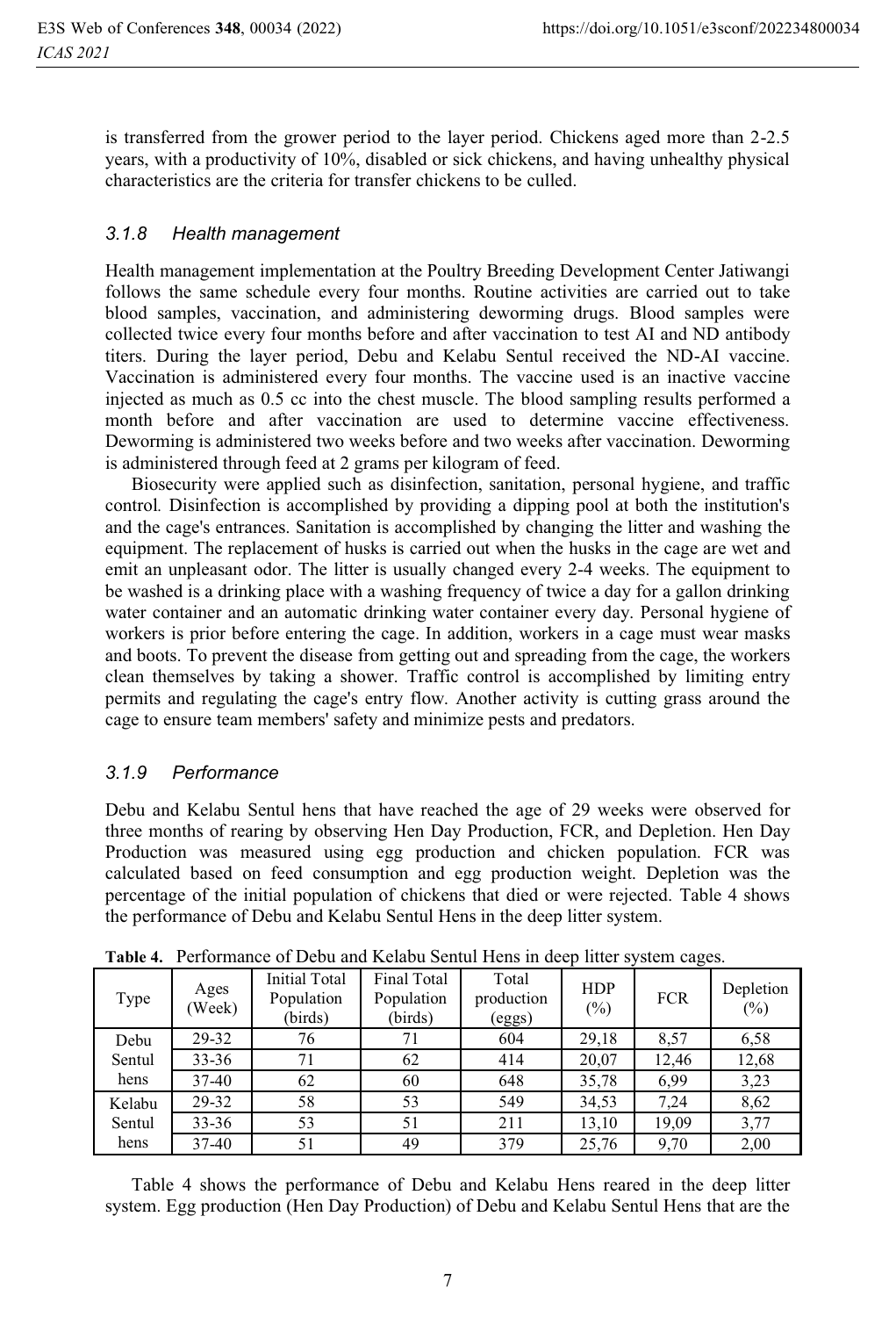age of 33-36 weeks decreased from the previous age (first month of the study) due to feeding changes in the second month of rearing. The egg production of Kelabu Sentul Hens increased again in the third month of the study (age 37-40 weeks), but not as much as the egg production of Debu Sentul hens. Debu Sentul Hens, aged 37-40 weeks, produced the most eggs, followed by Kelabu Sentul Hens, aged 29-32 weeks. According to [3], egg production is still lower than 40% that of local chickens reared in an intensive system.

According to [3], the FCR produced by Debu and Kelabu Sentul Hens in deep litter system cages is higher than the FCR produced by local chickens reared with an intensive system of 4.9 - 6.4. The high FCR is caused by a change in feed, which causes the chickens to adapt to the new feed, resulting in a decrease in egg production. Furthermore, a high FCR rate can occur when a lot of feed is scattered around the area due to chickens scrambling to eat, and the nature of local chickens is still aggressive.

The depletion rate of Debu and Kelabu Hens in deep litter system cages was quite high. The high Depletion rate was caused by the large number of chickens that died after becoming infected by worms. According to [7], the primary prevention of worm infection is regular cage sanitation by cleaning chicken manure. The transmission mechanism is through worm eggs that come out with feces and are then eaten by other chickens. It is highly recommended that the cage be disinfected regularly.

Table 5 shows the performance of Debu and Kelabu Hens reared in colony cages.

| Type   | Ages<br>(Week) | Initial<br>Total<br>Population<br>(birds) | Final Total<br>Population<br>(birds) | Total<br>production<br>(eggs) | <b>HDP</b><br>$(\%)$ | <b>FCR</b> | Depletion<br>$(\%)$ |
|--------|----------------|-------------------------------------------|--------------------------------------|-------------------------------|----------------------|------------|---------------------|
| Debu   | 29-32          | 42                                        | 42                                   | 408                           | 34,69                | 7,21       | 0.00                |
| Sentul | $33 - 36$      | 42                                        | 40                                   | 402                           | 31,14                | 8,03       | 4,76                |
| hens   | 37-40          | 40                                        | 40                                   | 509                           | 42,42                | 5,89       | 0.00                |
| Kelabu | 29-32          | 46                                        | 45                                   | 562                           | 43,84                | 5,70       | 2,17                |
| Sentul | $33 - 36$      | 45                                        | 43                                   | 606                           | 45,19                | 5.53       | 4,44                |
| hens   | 37-40          | 43                                        | 41                                   | 460                           | 35,91                | 6,96       | 4,65                |

**Table 5.** Performance of Debu and Kelabu Hens reared in colony cages

Table 5 shows that the third month's production of Kelabu Sentul hens was lower than the previous two months. It is due to a damaged cage, which causes uneven feeding. In general, egg production of Kelabu Sentul hens was higher than that of Debu Sentul hens when reared in a colony cage. Egg production increased by 41.61% when fed the same nutrient content. [8]

 The FCR produced by Debu and Kelabu hens in colony cages was higher than the study's [8] result of 5.17. The high FCR is due to the lack of weighing the remaining feed, which means that the actual amount of feed consumed is unknown.

The depletion rate of Kelabu Sentul hens in colony cages was higher than Debu Sentul hens. The high rate of Depletion was due to death caused by cannibalism. Cannibalism is triggered by feather pecking behavior, which is common in colony rearing systems, according to [9]. This behavior can be caused by both internal (genetic) and external (environmental) factors (environment and feed). Some efforts that can be made to prevent the appearance of feather pecking behavior in a chicken farm include genetic improvement efforts, beak cutting, a better feed management approach, and a better cage and environmental management approach.

Table 6 shows the performance of Debu Sentul hens reared in deep litter systems and colony cages.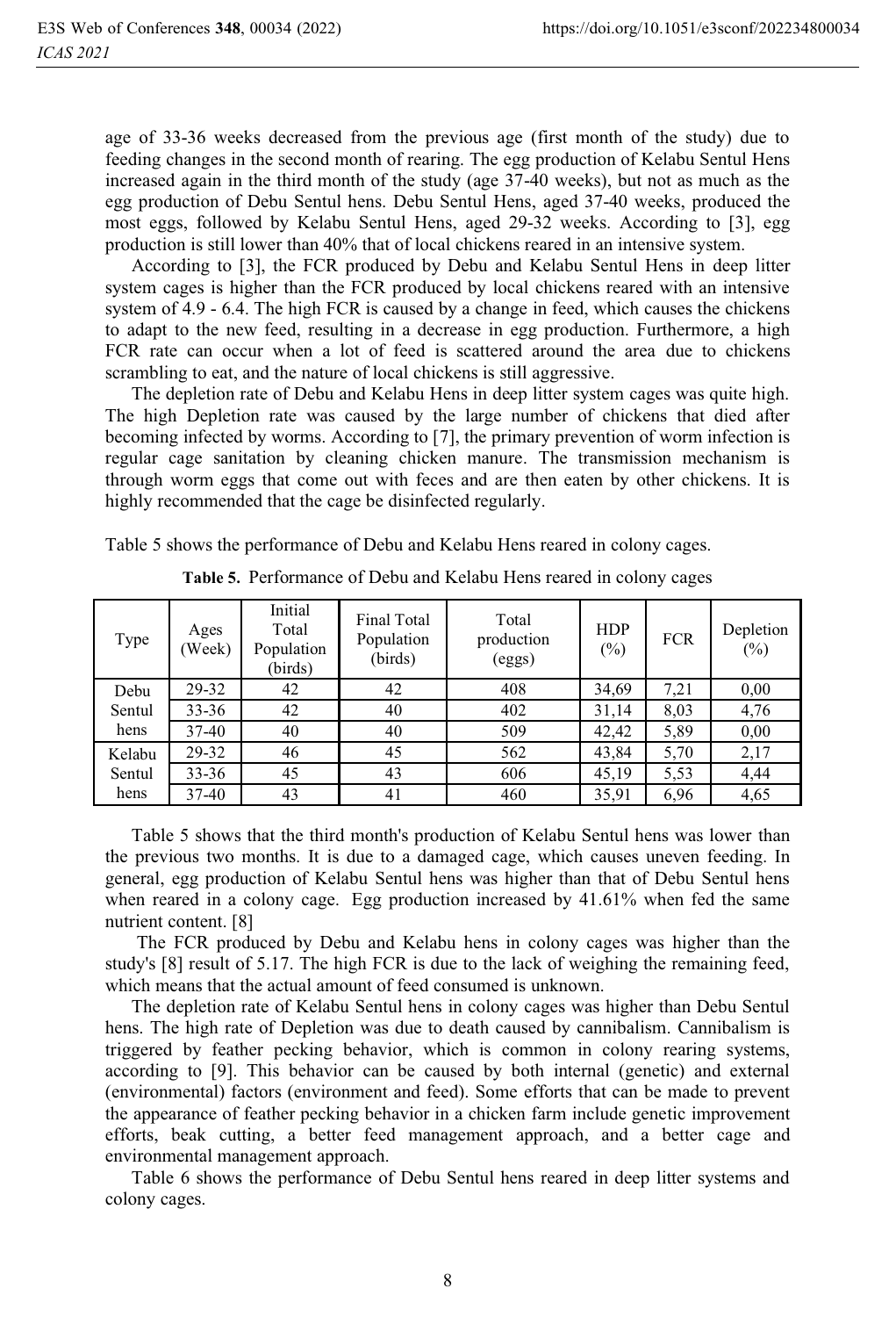| Type    | Ages<br>(Week) | <b>Initial Total</b><br>Population<br>(birds) | Final Total<br>Population<br>(birds) | Total<br>production<br>(eggs) | HDP $(\%)$ | <b>FCR</b> | Depletion<br>$(\%)$ |
|---------|----------------|-----------------------------------------------|--------------------------------------|-------------------------------|------------|------------|---------------------|
| Deep    | 29-32          | 76                                            | 71                                   | 604                           | 29,18      | 8,57       | 6,58                |
| litter  | $33 - 36$      | 71                                            | 62                                   | 414                           | 20,07      | 12.46      | 12,68               |
| systems | 37-40          | 62                                            | 60                                   | 648                           | 35,78      | 6.99       | 3,23                |
|         | 29-32          | 42                                            | 42                                   | 408                           | 34,69      | 7.21       | 0,00                |
| Koloni  | $33 - 36$      | 42                                            | 40                                   | 402                           | 31,14      | 8,03       | 4,76                |
| cages   | 37-40          | 40                                            | 40                                   | 509                           | 42,42      | 5,89       | 0,00                |

**Table 6.** Performance of Debu Sentul hens reared in deep litter systems and colony cages

Table 6 shows that Debu Sentul hens' egg production in deep litter systems was lower than that of those reared in colony cages. According to [10], maintenance on battery cages is more effective and efficient than other maintenance systems. According to [11], Birds in the cages produced significantly higher rates and laid heavier eggs than those on deep litter systems. Based on [12], although productivity in alternative systems is frequently lower than in conventional, intensive layers, eggs from alternative systems have been shown in numerous studies to have better nutritional properties. Debu Sentul hens reared in colony cages had lower FCR and depletion rates than Debu Sentul hens reared in deep litter systems, implying that Debu Sentul hens reared in colony cages performed better than Debu Sentul hens reared in deep litter systems.

Table 7 shows the performance of Kelabu Sentul hens reared in deep litter systems and colony cages.

| Type    | Ages<br>(Week) | <b>Initial Total</b><br>Population<br>(birds) | <b>Final Total</b><br>Population<br>(birds) | Total<br>production<br>(eggs) | <b>HDP</b><br>(%) | <b>FCR</b> | Depletion<br>$(\%)$ |
|---------|----------------|-----------------------------------------------|---------------------------------------------|-------------------------------|-------------------|------------|---------------------|
| Deep    | 29-32          | 58                                            | 53                                          | 549                           | 34,53             | 7,24       | 8,62                |
| litter  | $33 - 36$      | 53                                            | 51                                          | 211                           | 13,10             | 19,09      | 3,77                |
| systems | 37-40          | 51                                            | 49                                          | 379                           | 25,76             | 9,7        | 2,00                |
|         | 29-32          | 46                                            | 45                                          | 562                           | 43,84             | 5,7        | 2,17                |
| Colony  | $33 - 36$      | 45                                            | 43                                          | 606                           | 45,19             | 5,53       | 4,44                |
| cages   | 37-40          | 43                                            | 41                                          | 460                           | 35.91             | 6,96       | 4,65                |

**Table7.** Performance of Kelabu Sentul hens reared in deep litter systems and colony cages.

Table 7 shows that Kelabu Sentul hens' egg production in deep litter systems was lower than that of those reared in colony cages. According to [10], maintenance on battery cages is more effective and efficient than other maintenance systems. According to [11], Birds in the cages produced significantly higher rates and laid heavier eggs than those on deep litter systems. Based on [12], even though productivity in alternative systems is frequently lower than in conventional, intensive layers, eggs from alternative systems have been shown to have better nutritional properties. Kelabu Sentul hens reared in colony cages had lower FCR and depletion rates than Kelabu Sentul hens in deep litter systems. Implying that Kelabu Sentul hens reared in colony cages performed better than Kelabu Sentul hens reared in deep litter systems.

#### **3.2 Waste management**

The waste generated by raising Debu and Kelabu chickens at the Poultry Breeding Development Center Jatiwangi is solid waste. Carrion and litter are the main types of solid waste produced. Every day, solid waste in the form of carrion is collected from each cage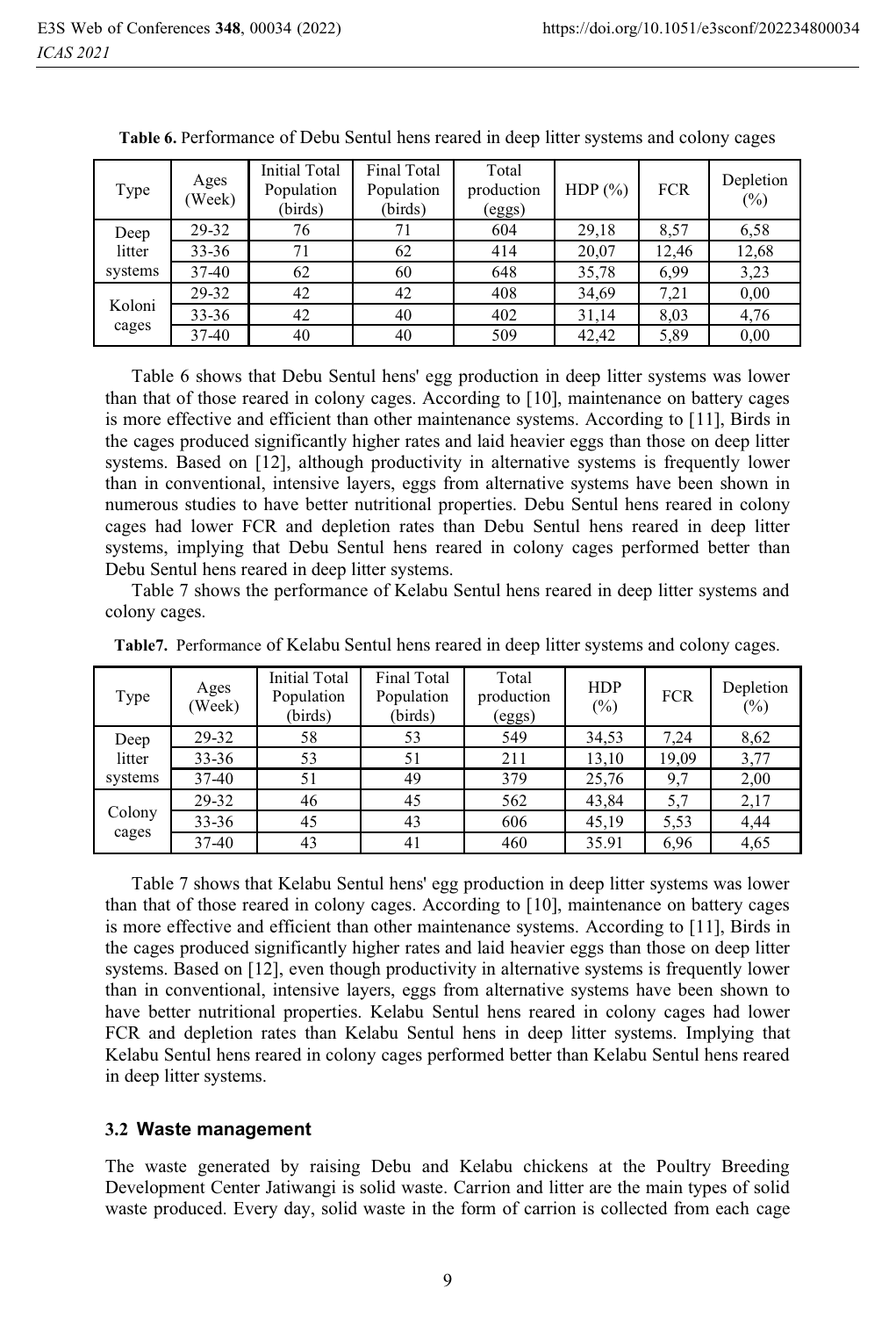and burned in an incinerator, and if capacity is exceeded, the carrion is buried. At the time of cleaning the cage, solid waste in the form of litter is collected in sacks, and the litter sacks are then used as fertilizer for agriculture around the hall.

### **3.3 Production and Distribution**

The Poultry Breeding Development Center has a production distribution program, which includes a grant of 50,000 Sentul chicken seeds in the form of DOC for farmer groups. This program's expected outcome is the ability to print brood hens in the area. The livestock group that received the DOC grant received 1,000 DOC, starter period feed, and a package of medicines and disinfectants.

As a result of production, the Poultry Breeding Development Center Jatiwangi provides chicken eggs, DOC, and rejected chickens. The price of chicken eggs sold at BPPT Unggas Jatiwangi is arranged in [13], with whole chicken eggs costing IDR 1000 and cracked chicken eggs costing IDR 500. Rejected chickens are priced at IDR 25000 for young rejected chickens and IDR 20.000 for adult rejected chickens.

## **4 Conclusion**

They were rearing Debu and Kelabu hens at Poultry Breeding Development Center Jatiwangi intensively in open house cages. The population in the cage is still below the cage capacity. Debu Sentul hens reared in deep litter systems produced fewer eggs than those in colony cages (28.34% vs 36.08% ). Kelabu Sentul hens reared in deep litter systems produced fewer eggs than those in colony cages (24.64% vs 41.64% ). Kelabu Sentul hens reared in colony cages produced more eggs than Debu Sentul hens (41.64% vs 26.08%). Debu Sentul hens reared in deep litter systems had higher FCR and depletion rates (9.34 and 21.05%, respectively) than those in colony cages (7.04 and 4.76 %, respectively). Kelabu Sentul hens reared in deep litter systems had higher FCR and depletion rates (12.01 and 15.51%, respectively) than those reared in colony cages (6.06 and 10.86 %, respectively). The performance of Kelabu and Debu Sentul hens reared in colony cages was better than in deep litter system cages. The performance of Kelabu Sentul hens reared in colony cages was better than Debu Sentul hens.

## **References**

- 1. Nataamijaya, A. G., *Karakteristik penampilan pola warna bulu, kulit, sisik kaki, dan paruh ayam Pelung di Garut dan ayam Sentul di Ciamis* (2005)
- 2. Henuk, Y. L., & Bakti, D, *Husbandry systems of keeping native chickens in tropical areas of Indonesia*, Tropical Animal Science and Production (TASP, 2016)
- 3. C. Hidayat, S. Asmarasari, *Native Chicken Production in Indonesia: A Review*, Jurnal Peternakan Indonesia (Indonesian Journal of Animal Science), **17,** 1 (2015)
- 4. Bell DD, Weaver WD, *Commercial Chicken Meat and Egg Production. Springer Science+Business Media. Inc.* (2002)
- 5. Kementan, Keputusan Menteri Pertanian Nomor 31/Permentan/OT.140/2/2014 tentang Pedoman Budidaya Ayam Pedaging dan Petelur yang Baik (2014)
- 6. BSN, Pakan ayam buras : bagian 3- Layer SNI 7783.3:2013 (2013)
- 7. S. Iskandar*, Panduan Teknis Usahatani Ayam Kampung* (2017)